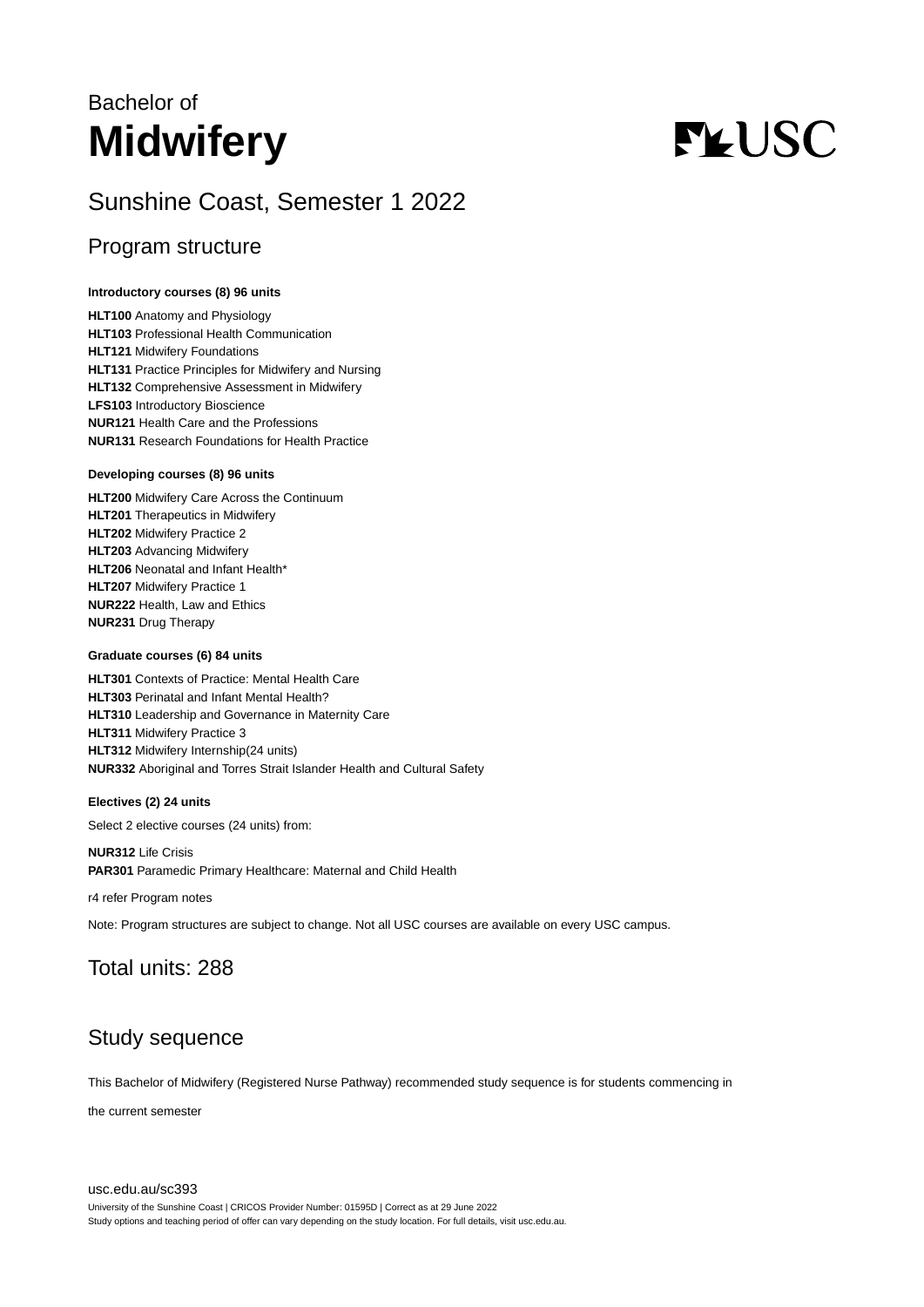Note: This study sequence is for students who are registered nurses with a degree in nursing and have been given specified course credit from their previous degree.

# **Year 1**

#### **Semester 1**

| <b>COURSE</b>                                   | <b>SEMESTER OF OFFER</b><br>(SUNSHINE COAST) | <b>UNITS</b> | <b>REQUISITES</b>                                                                                                       |
|-------------------------------------------------|----------------------------------------------|--------------|-------------------------------------------------------------------------------------------------------------------------|
| <b>HLT121 Midwifery Foundations</b>             | • Semester 1                                 | 12           | Pre:<br>Enrolled in Program SC393                                                                                       |
| <b>HLT122 Developing Midwifery</b>              | • Semester 1                                 | 12           | Pre:<br>(HLT100 or LFS112) and<br>HLT132 and enrolled in<br>Program SC393                                               |
|                                                 |                                              |              | Co:<br>HLT121 or (HLT121 and<br>HLT132 and RN pathway credit)                                                           |
| HLT123 Midwifery Practice 1                     | • Semester 1                                 | 12           | Pre:<br>HLT121 and HLT132 and<br>enrolled in Program SC393 OR                                                           |
|                                                 |                                              |              | Co:<br>HLT121 and HLT132 and<br>students who have received RN<br>pathway credit                                         |
| HLT132 Comprehensive Assessment in<br>Midwifery | • Session 4, Semester 1                      | 12           | Pre:<br><b>HLT131</b> and enrolled in<br>Program SC393. Semester 1<br>offering only for RN pathway<br>students in SC393 |

#### **Semester 2**

| <b>COURSE</b>                                           | <b>SEMESTER OF OFFER</b><br>(SUNSHINE COAST) | <b>UNITS</b> | <b>REQUISITES</b>                                               |
|---------------------------------------------------------|----------------------------------------------|--------------|-----------------------------------------------------------------|
| <b>HLT201</b> Therapeutics in Midwifery                 | • Semester 2                                 | 12           | Pre:<br><b>NUR231</b> and enrolled in<br>Program SC393          |
| <b>HLT203</b> Advancing Midwifery                       | • Semester 2                                 | 12           | Pre:<br><b>HLT122</b> and enrolled in<br>Program SC393 or SC394 |
| NUR212 Contexts of practice: child, youth and<br>family | • Semester 2                                 | 12           | Pre:<br>Enrolled in Program SC393                               |

#### **Session 8**

| <b>COURSE</b>                      | SEMESTER OF OFFER<br>(SUNSHINE COAST) | <b>UNITS</b> | <b>REQUISITES</b>                                      |
|------------------------------------|---------------------------------------|--------------|--------------------------------------------------------|
| <b>HLT202</b> Midwifery Practice 2 | • Session 8                           | 12           | Pre:<br><b>HLT123</b> and enrolled in<br>Program SC393 |

#### [usc.edu.au/sc393](https://www.usc.edu.au/sc393)

University of the Sunshine Coast | CRICOS Provider Number: 01595D | Correct as at 29 June 2022

Study options and teaching period of offer can vary depending on the study location. For full details, visit usc.edu.au.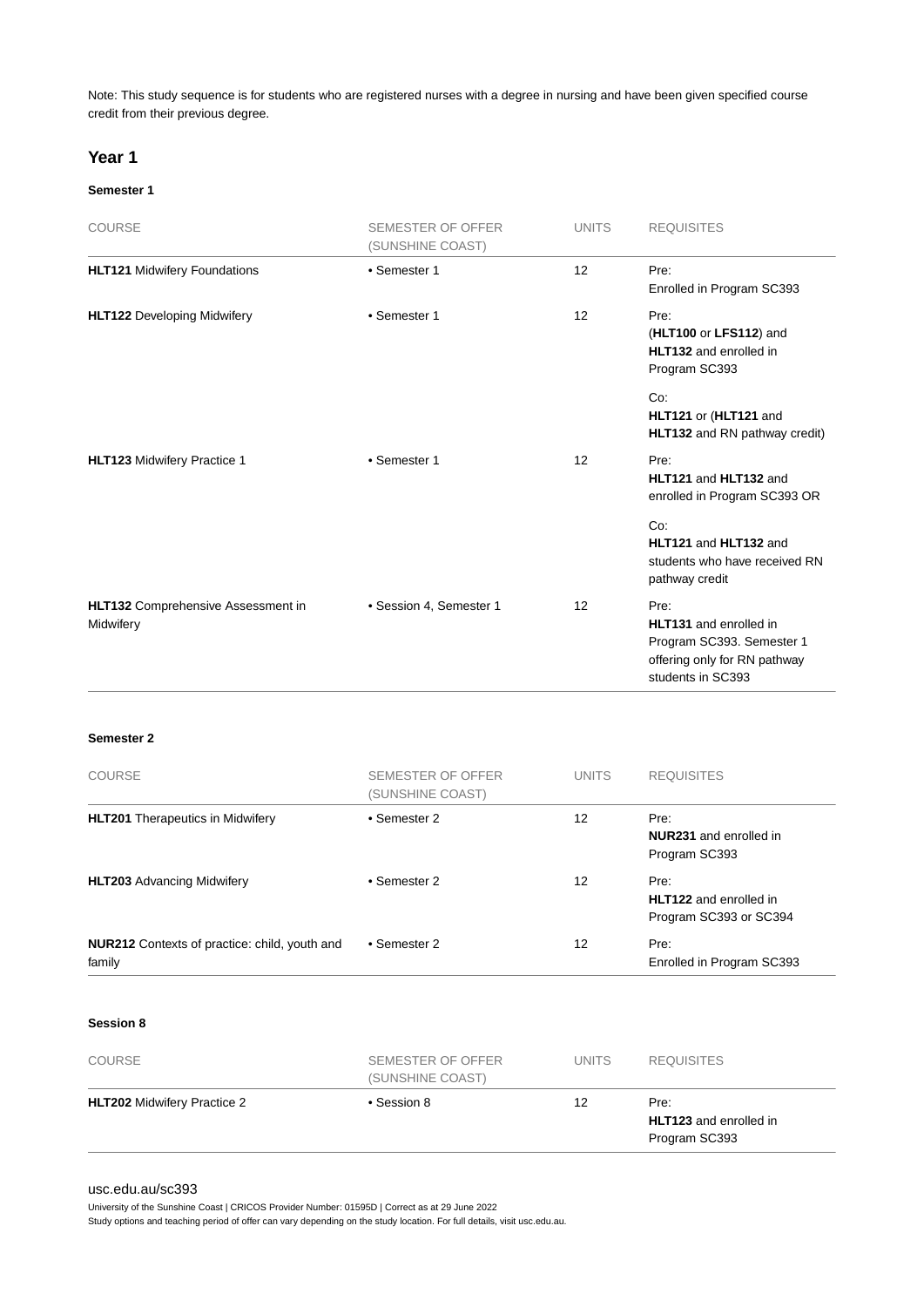# **Year 2**

# **Semester 1**

| <b>COURSE</b>                                                       | SEMESTER OF OFFER<br>(SUNSHINE COAST)        | <b>UNITS</b>    | <b>REQUISITES</b>                                                                                                           |
|---------------------------------------------------------------------|----------------------------------------------|-----------------|-----------------------------------------------------------------------------------------------------------------------------|
| <b>HLT310</b> Leadership and Governance in<br><b>Maternity Care</b> | • Semester 1                                 | 12              | Pre:<br><b>HLT203</b> and enrolled in<br>Program SC393                                                                      |
| <b>HLT311 Midwifery Practice 3</b>                                  | • Semester 1                                 | 12 <sup>2</sup> | Pre:<br>Enrolled in Program SC393                                                                                           |
| <b>Session 4</b>                                                    |                                              |                 |                                                                                                                             |
| <b>COURSE</b>                                                       | <b>SEMESTER OF OFFER</b><br>(SUNSHINE COAST) | <b>UNITS</b>    | <b>REQUISITES</b>                                                                                                           |
| <b>HLT312 Midwifery Internship</b>                                  | • Session 4, Semester 2                      | 24              | Pre:<br>HLT310 and HLT311 and<br>enrolled in Program SC393.<br>Session 4 offering only for RN<br>pathway students in SC393. |

# Program requirements and notes

#### **Program requirements**

In order to graduate students must:

• Successfully complete 288 units as outlined in the Program Structure

In order to commence clinical placement you must:

- Hold a valid Suitability Card (Blue Card), throughout the duration of your program, which is issued by the Commission for Children and Young People and Child Guardian (CCYPCG). You should allow 12 weeks for CCYPCG to issue the card. Note: students who do not possess a valid Blue Card will be unable to complete the clinical practice component of their program and will be unable to meet graduation requirements.
- have a National Criminal History check (by Queensland Police Service or other state/territory authority)
- show evidence of complete Hepatitis B vaccination (3 inoculations over a period of six months)
- hold a current First Aid and CPR certificate from an organisation recognised by the Australian Resuscitation Council

Note: You are required to commence action of the above requirements immediately after enrolling. Hepatitis B immunity can take up to six months to determine and the processing of your USC Blue Card Application Form can take up to 10 weeks. Visit Nursing and Midwifery - Clinical Placement for more information about these requirements before you apply.

Students are expected to:

- travel to attend supernumerary clinical placements and attend the full range of clinical shifts in placement areas
- make time commitment to completing the required clinical requirements including midwifery continuity of care experiences; students are required to complete 10 continuity of care experiences with women and their families, which will mean engagement in the program across the full calendar year and periods of on-call
- incur costs relating to clinical placement such as travel, parking and uniform
- have a level of computer literacy, including word processing and email
- Attend courses offered in Sessions (where applicable)